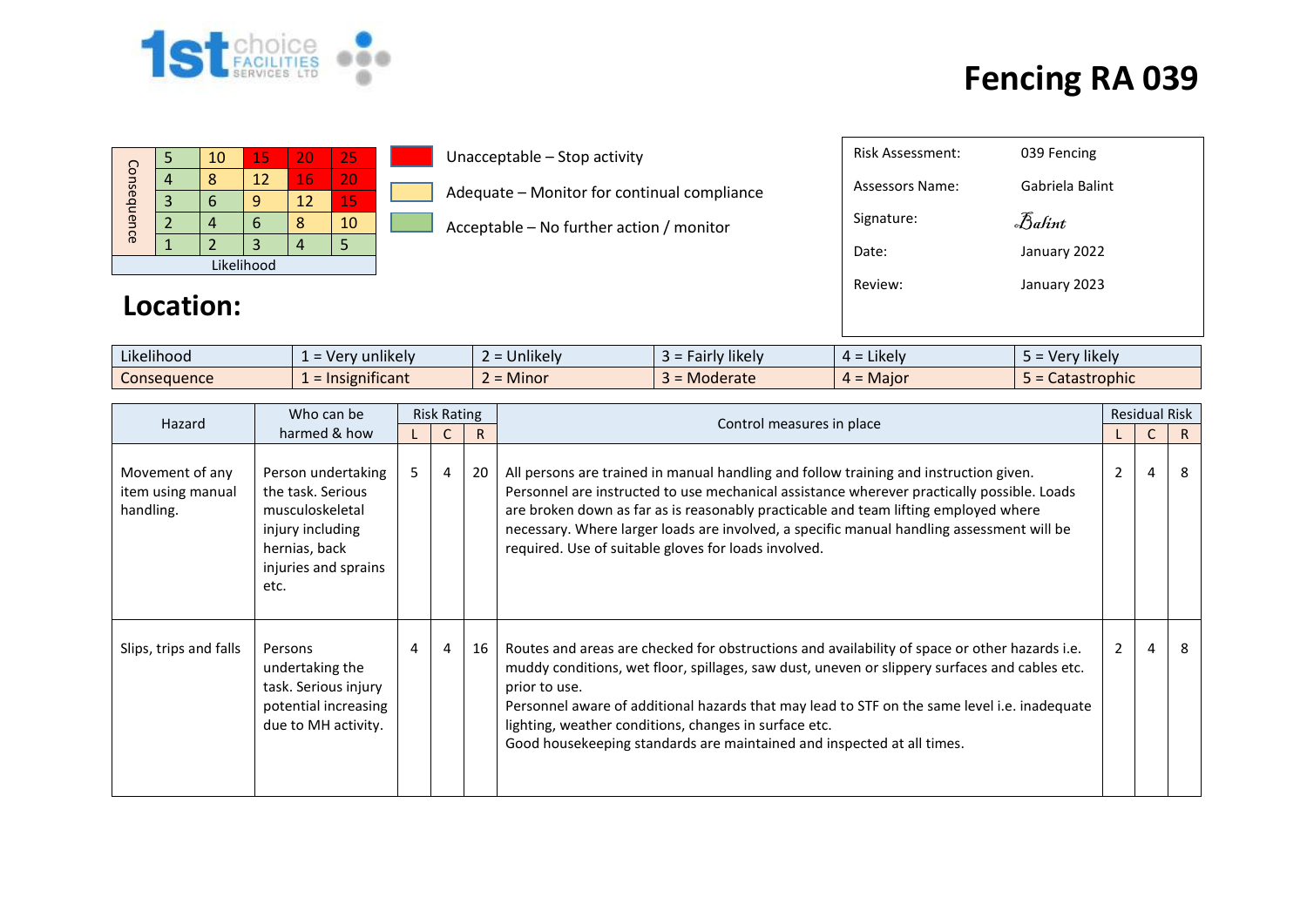

# **Fencing RA 039**

| Contact with<br>underground<br>services  | Persons<br>undertaking task<br>and others who<br>may be in the<br>vicinity. Serious<br>Injury potential,<br>possible fatality. | 3 | 5 | 15 | Prior to breaking ground in any location, operatives must scan the area for the presence of<br>underground services. The use of a CAT scanner would back up any information available<br>from plans / drawings of the area.<br>Personnel using scanners to have had training in the type of equipment used.                                                                                                                                                                                                                                                                  | 1              | 5        | -5             |
|------------------------------------------|--------------------------------------------------------------------------------------------------------------------------------|---|---|----|------------------------------------------------------------------------------------------------------------------------------------------------------------------------------------------------------------------------------------------------------------------------------------------------------------------------------------------------------------------------------------------------------------------------------------------------------------------------------------------------------------------------------------------------------------------------------|----------------|----------|----------------|
| Use of hand tools                        | Persons using tool<br>and others in the<br>area, potential for<br>minor to serious<br>injury.                                  | 3 | 3 | 9  | Operatives to select the correct tool for the given task.<br>Pre-use checks on tooling to ensure that grips are in place and in good, clean condition.<br>Ensure hands / gloves are free from oil / grease or other that may affect grip. Use of hand<br>protective PPE as necessary. Keep hands behind cutting edge. Ensure piece being worked on<br>is suitably restrained to prevent movement that may increase the likelihood of injury.<br>Use of suitable eye protection especially when using cartridge operated tooling                                              | $\mathbf{1}$   | 3        | $\overline{3}$ |
| Use of machinery                         | Personnel using<br>machinery and<br>others in the<br>vicinity, serious<br>injury potential                                     | 3 | 4 | 12 | All equipment to be checked pre-use to ensure that it is fit for the task, guards are in place<br>and adjusted as required. Operatives to tie back long hair and be aware of loose-fitting<br>clothing / gloves which may become entangled. Use of two hands on tooling SFARP.<br>All equipment is checked pre-use to ensure that any leads, cables, casings and connections<br>are free from damage which may cause an electric shock. Portable equipment is liable to<br>regular PAT testing at the recommended intervals. Remove any defective equipment from<br>service. | $\overline{2}$ | 4        | 8              |
| Use of substances<br>hazardous to health | All personnel who<br>use or may be<br>affected by the use<br>of hazardous<br>substances, serious<br>injury potential           | 3 | 4 | 12 | Use of product information including COSHH assessments and manufacturers instructions on<br>packaging. Use of authorised substances only. Use of suitable PPE and ventilation as<br>determined in COSHH assessment / MSDS.<br>Personnel to be aware of others who may be affected by the use of the substance.<br>Substances are to be stored in original containers and stored in accordance with information<br>outlined in COSHH assessments and MSDS.                                                                                                                    | $\overline{2}$ | $\Delta$ | 8              |